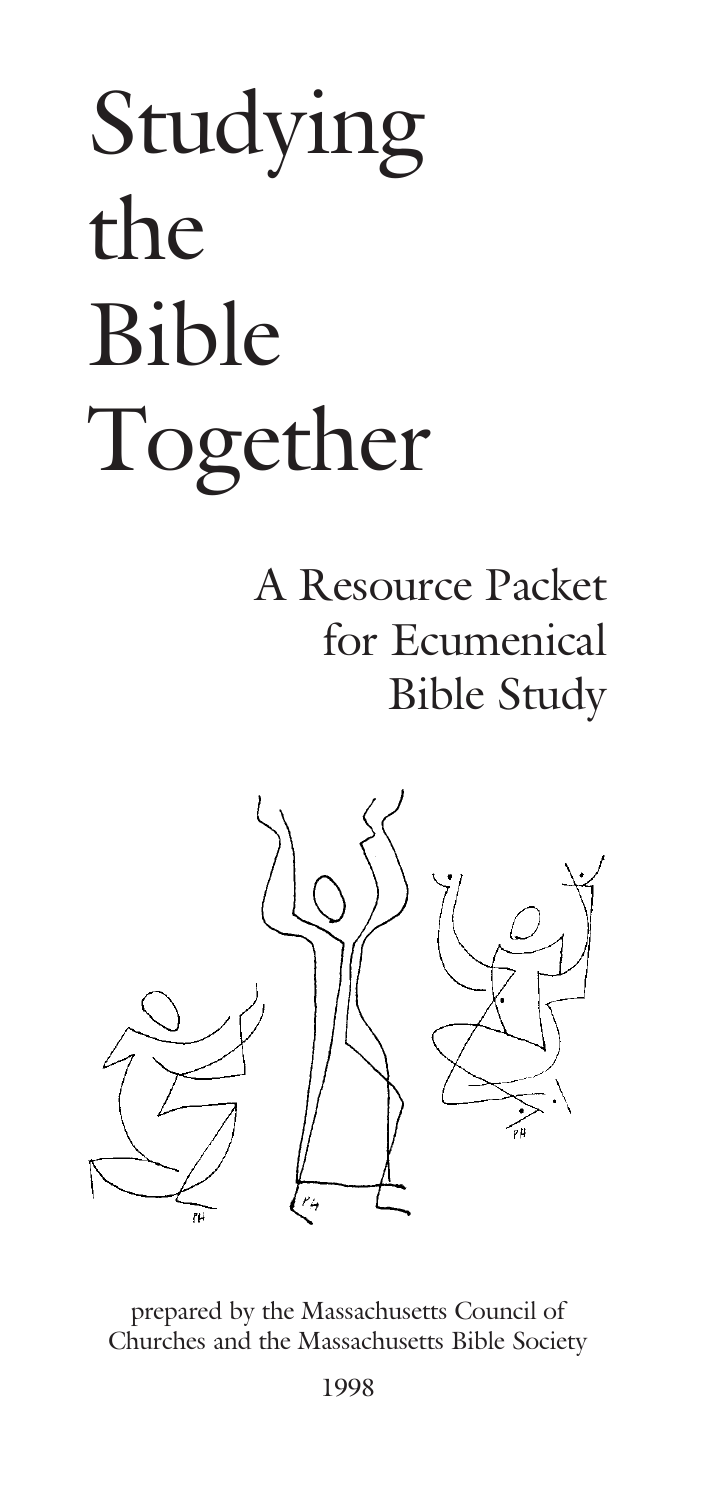# **Introduction**

This study guide grew out of the 1998 Ecumenical Bible Study Project of the Massachusetts Council of Churches and the Massachusetts Bible Society. This Project sent interdenominational pairs of theology and/or Bible professors to lead onetime ecumenical Bible studies in local communities. Each of these study groups included individuals, lay and clergy, from the many churches in the community.

The Project began as a means to relate our Massachusetts churches to the World Council of Churches 8th Assembly in December 1998. Thus

the theme of the Bible studies was the theme of the Assembly, *Turn to God — Rejoice in Hope*. While the leader teams had wide latitude in preparing their Bible study, they used as their starting point the Bible studies published by the WCC in preparation for the Assembly.

What we found, however, was that there is a great hunger for ecumenical Bible study beyond any interest in the WCC Assembly. Professors are eager to bring the Scriptural message of unity to a local group of congregations (even through



they were asked to volunteer their time). Local churches are searching for ways to bring Christians together and to make ecumenism tangible. Church members are craving opportunities to meet Christians from other churches and to delve with them into matters of substance. Our Project exceeded all our goals. Clearly we had touched a need.

This study guide, therefore, is an attempt to provide resources and support for the continuing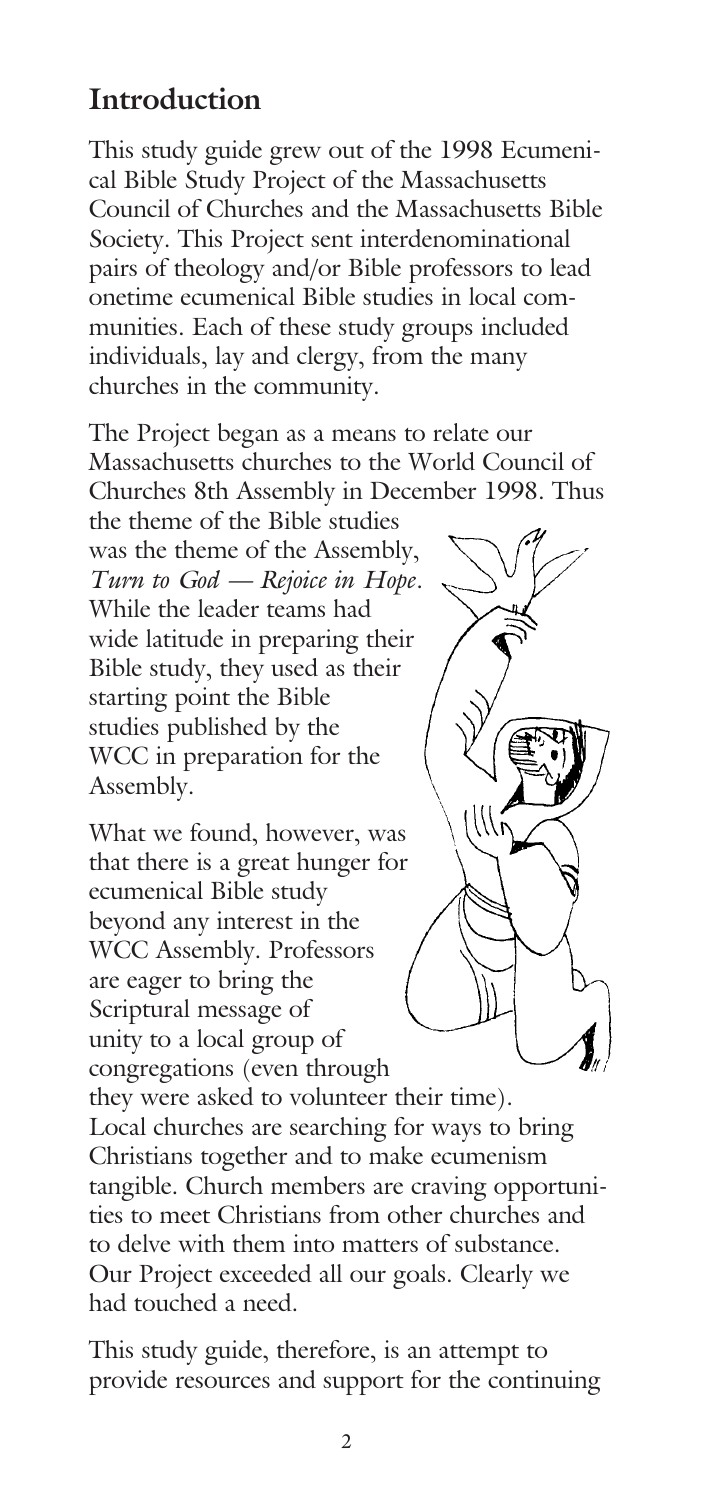upswell of ecumenical Bible study in Massachusetts and beyond. We thank Eden Grace for her work in preparing this guide, and offer it to the churches of Massachusetts with blessings for our journey together.

Rev. Diane Kessler, Executive Director Massachusetts Council of Churches

Rev. Donald Wells, Executive Director Massachusetts Bible Study

### **Why do Ecumenical Bible Study**

"The biblical story of God's reconciling love beckons Christians to embrace the story and make it their own, and to find new ways to walk together as God's people." (*Study Guide for Odyssey Toward Unity*, Mass Council of Churches 1995, p. 5)

Ecumenism is grounded in the unity of the triune God and our being children of God. As we are brought into relationship with God through Christ, we are called to a reconciling ministry among the people of the world. This vision of the universal creation of God, brought into community through the reconciliation of Jesus Christ, is rooted in Scripture. Therefore, as we seek unity together in order to minister to the world, we must continually renew our grounding in the Scriptural message of unity.

All Christians, despite our differences, hold the Bible as our heritage and identity-point. The Bible points to both our common *source* — Jesus Christ — and our common *hope* — the final reconciliation of all creation through the realization of the reign of God. Rather than beginning at the edges (our differences in polity, form of worship, etc.) and trying to move toward unity, ecumenical Bible study begins at the center, with the Bible we hold in common, and moves forward from that shared basis. Studying the Bible together is therefore the clear place to start any ecumenical endeavor.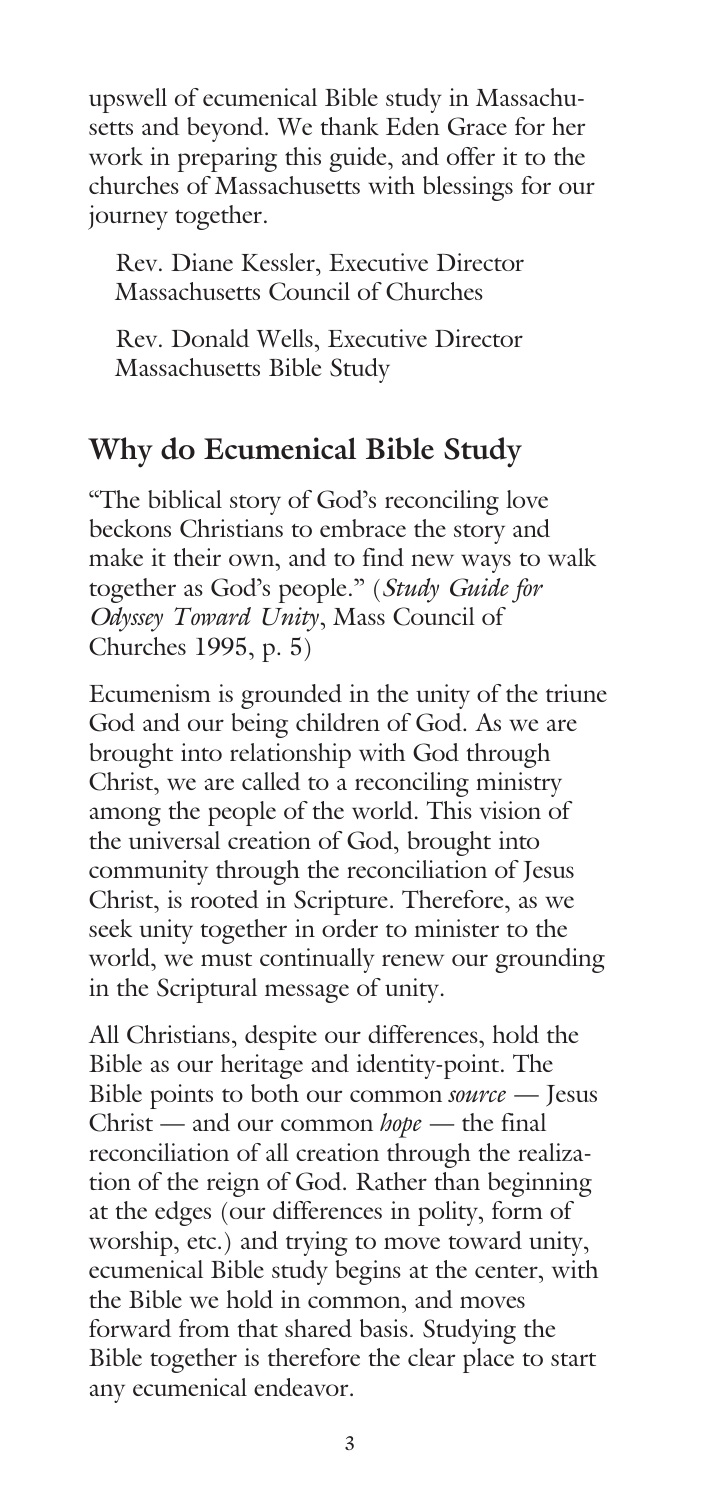# **What is Ecumenical Bible Study**

*Ecumenical Bible Study is reading the Bible together.* Simply coming together, from different churches, to study the Bible as our common text, is an ecumenical gesture.

*Ecumenical Bible Study is reading the Bible for messages of unity.* Often an ecumenical Bible study group will choose to focus on particular scriptural passages and themes which address the content of Christian unity — what is the Biblical mandate for Christian unity? what does that unity look like? what difference does it make in the churches and in the world?

*Ecumenical Bible Study is reading the Bible from the perspective of another.* To be ecumenical is to be open to the other. Different Christian churches read the Bible differently. Our reading is also informed by differences of race, class, gender, nationality, health, education, age, etc. Unity is comprised of a multiplicity of particularities, each of which can be honored and upheld in its own integrity.

*Ecumenical Bible Study is reading the Bible for the universal reconciling task of the church.* We are called to unity for a reason. God's purpose for the church and our role in the magnificent plan of salvation give meaning and identity to the united body of Christ. Ecumenical Bible study involves discovering God's purpose for the church and committing ourselves to it.

# **How to do Ecumenical Bible Study**

Remember that Christian unity does not equal sameness. God's creation is teeming with diversity of all kinds, and the Christian task is neither to reduce this to the lowest common denominator, nor to draw boundaries so tightly as to require strict uniformity. Rather we are called to perceive and participate in God's great purpose. Our unity as Christians rests in the unity of God's will, rather than the uniformity of our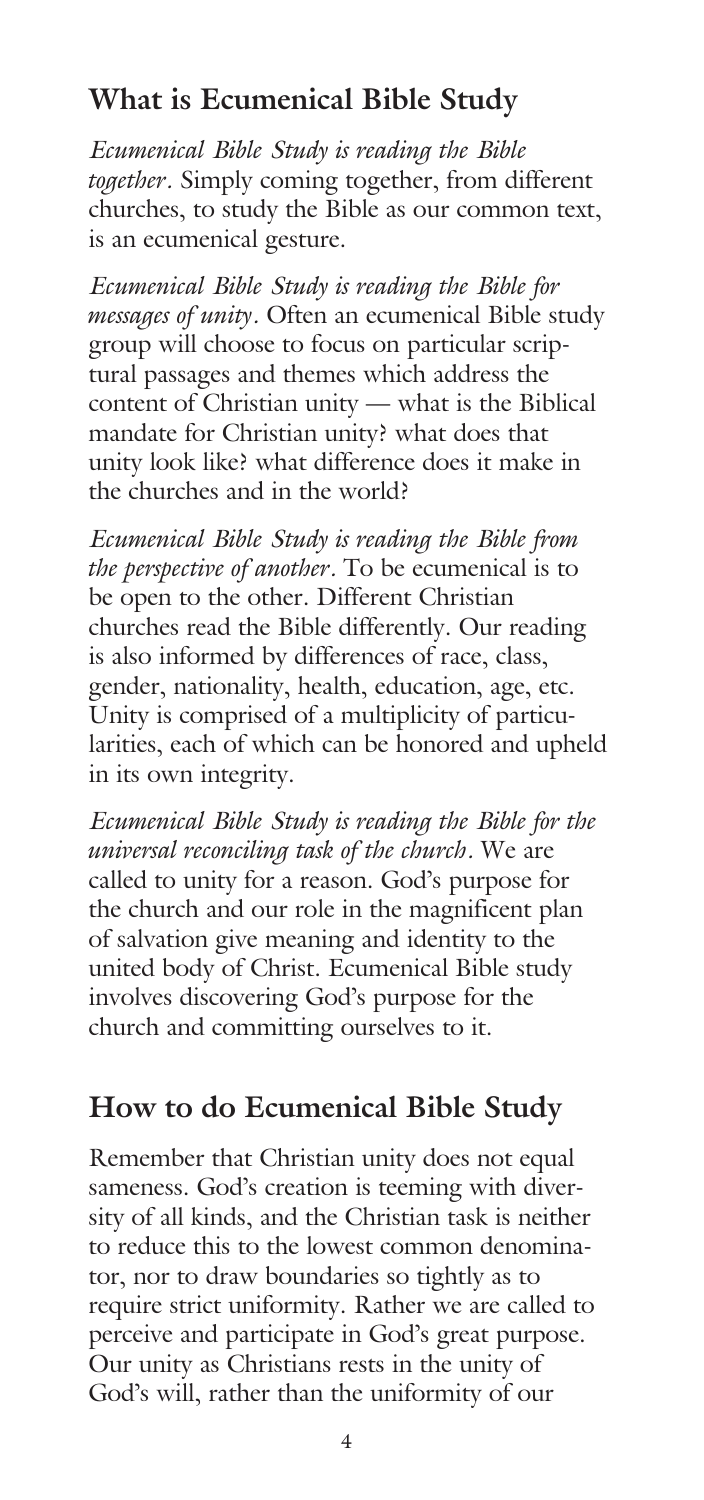

ideas. With this in mind, we enter into ecumenical Bible study with an

open mind and a loving heart, prepared to find difference while praying to find unity.

In studying Scripture together, we find that different churches read Scripture differently. For some, Scripture is to be interpreted in light of the Apostolic Tradition. For others, Scripture is to be interpreted in light of our experience as Christians in a particular context. For still others, Scripture is to be interpreted by Scripture itself, through identifying certain passages which function as "keys". Every reading of the Bible involves the choice of some hermeneutical (interpretive) lens. Coming together ecumenically does not require agreement on the lens. It does require the commitment to listen sympathetically to interpretations which might seem unfamiliar.

On a more practical level, there are several different ways of organizing a Bible study group. The choice of a method should reflect the style and purpose of the Bible study group. Some methods begin from scholarship while others rely on personal experience. The right choice for you depends on the kind of group you are gathering.

A traditional Bible study method would call for a facilitator to give introductory exegetical comments, placing the passage in context within history, elucidating the particular vocabulary used, and introducing current historical-critical theories of the text, book and author. This would be followed by group discussion on several predetermined questions.

A method influenced by liberation-theology would be to read the Scripture passage aloud, then go around the circle and share what that passage means for each individual in his/her social location. A second time around the circle allows participants to respond to each other's comments.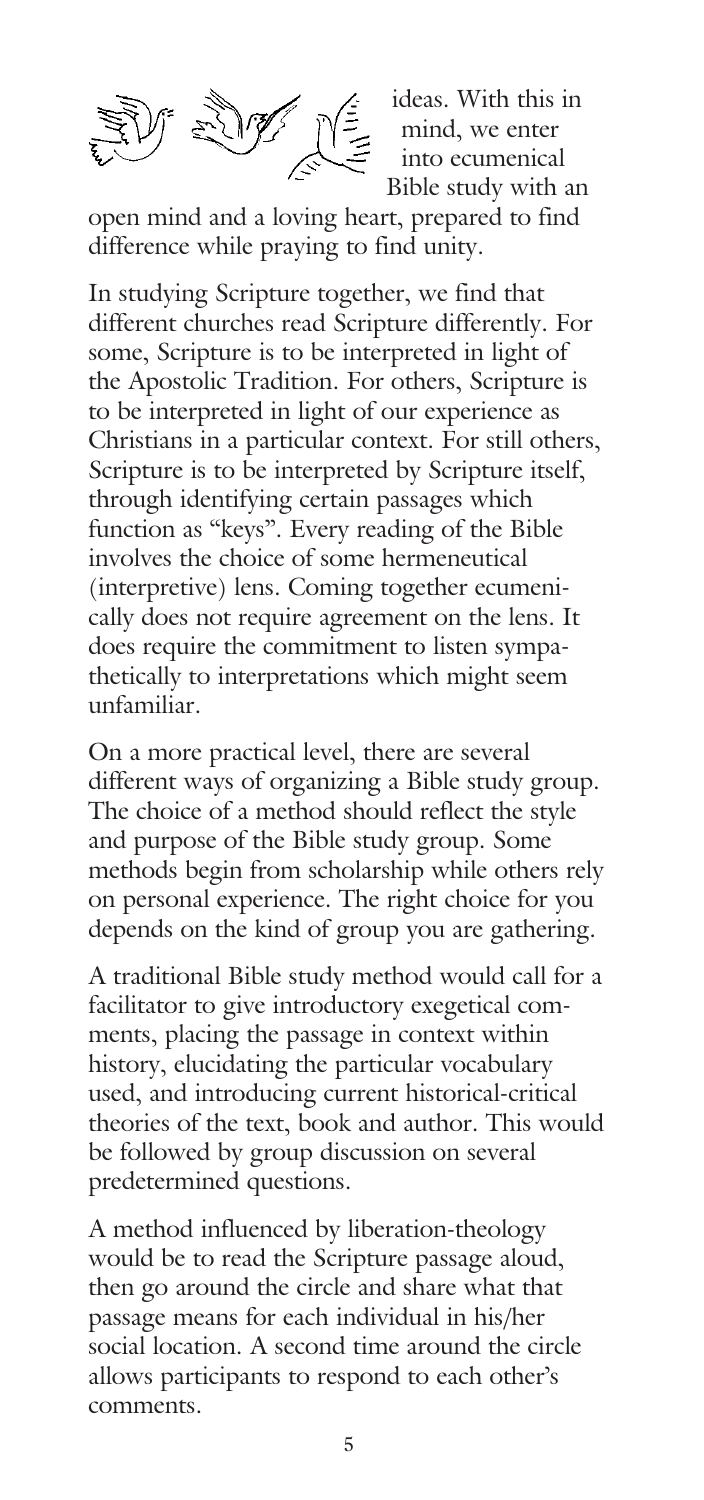A method which places emphasis on personal spiritual experience asks participants to reflect on and discuss five questions: what is the author's main point in this passage? what new light do I find in this particular reading of this passage of the text? is this passage true to my experience? what are the implications of this passage for my life? what problems do I have with this passage?

Creative approaches to scripture could include: a dramatic reenactment of the story; artistic expressions inspired by the text; the writing of contemporary narratives or telling of real-life stories which echo the Biblical story; the creation of new prayers, liturgies and rituals; exploring allegorical interpretations of the passage; and rewriting the text in our own words.

Bible studies should begin and end with prayer. Examples of ecumenical prayers are included in this brochure, but you should feel free to write your own, invite study group members to pray extemporaneously, or hold a few minutes of silent prayer. You might also consult the booklet entitled "Together We Pray: Christian Prayers for Unity" (see bibliography).

## **Prayers for Ecumenical Bible Study**

#### *Opening prayer*

from the Fifth World Conference on Faith and Order, Santiago de Compostela, Spain, August 1993

O God,

Spirit

All life and grace are coming from you. Open our hearts and minds



To the insights and experiences of our  $\mathcal{F}$  Brothers and Sisters in other Christian traditions

So that we become enriched and renewed By sharing of your gifts among us Being already now in communion with all who believe in you,

Perfect union of Father, Son and Holy

We ask this in Christ's name. Amen.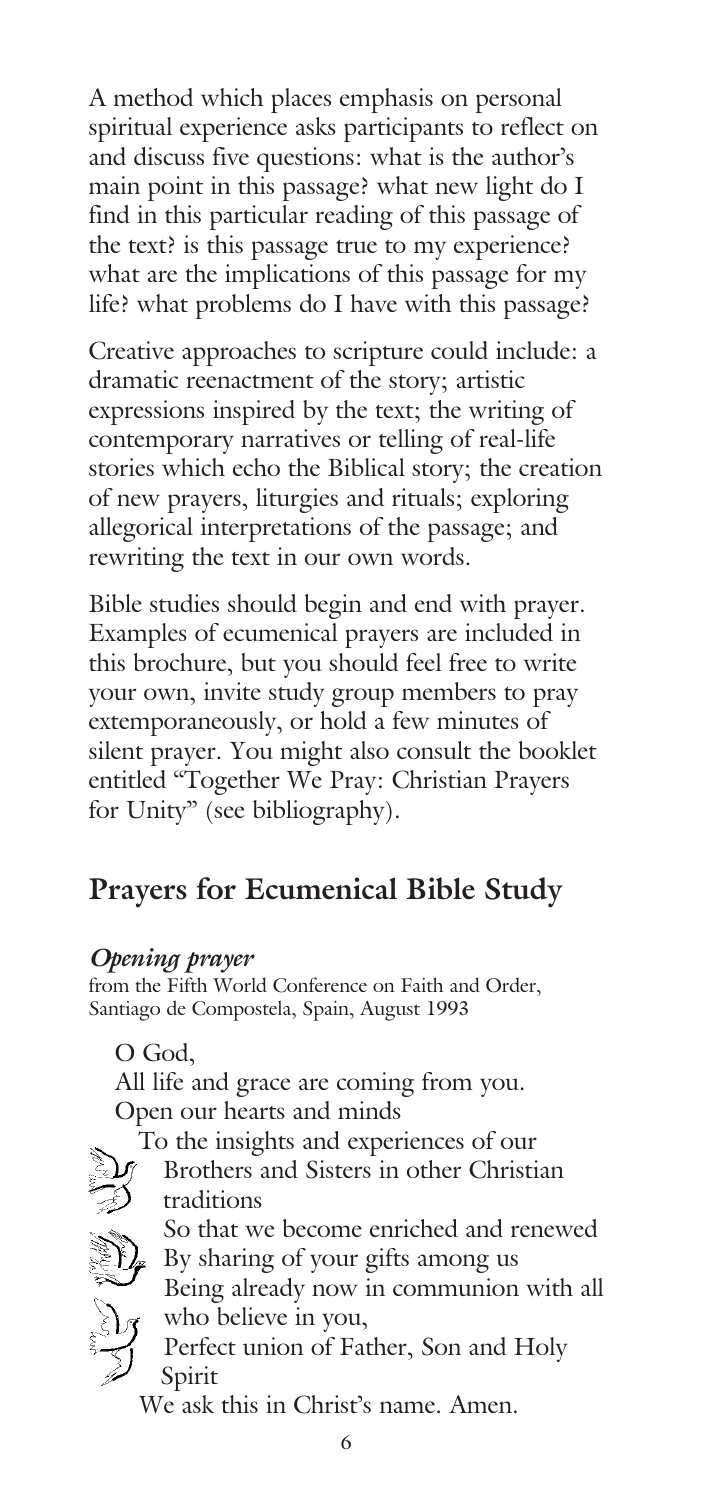#### *Closing Prayer*

by Norman Young, Professor of Systematic Theology, United Faculty of Theology, Melbourne, Australia. Printed in *Encounters for Unity: Sharing Faith, Prayer and Life*. 1995 Canterbury Press.

Almighty God, who in Jesus Christ has given us gifts

of unity, reconciliation and peace, we pray that those



gifts may increasingly be known in the Church;

that divisions of

culture, tradition,

denomination, confession

should no more count in our dealing with each other than they

do in your dealing with us;

We acknowledge with shame our failure to

distinguish the peripheral from the central,

preserving our identity as separate churches by stressing our differences,

refusing to see that the only identity of final worth

is what we share in common, our new creation in

Jesus Christ.

Grant us to manifest our oneness even in our diversity

that we may become light to the world,

dispelling rather than

reflecting the

darkness of its strife. So may your unity of

being-in-community,

Father, Son and Holy Spirit, be echoed in the life of

the Church. Amen.

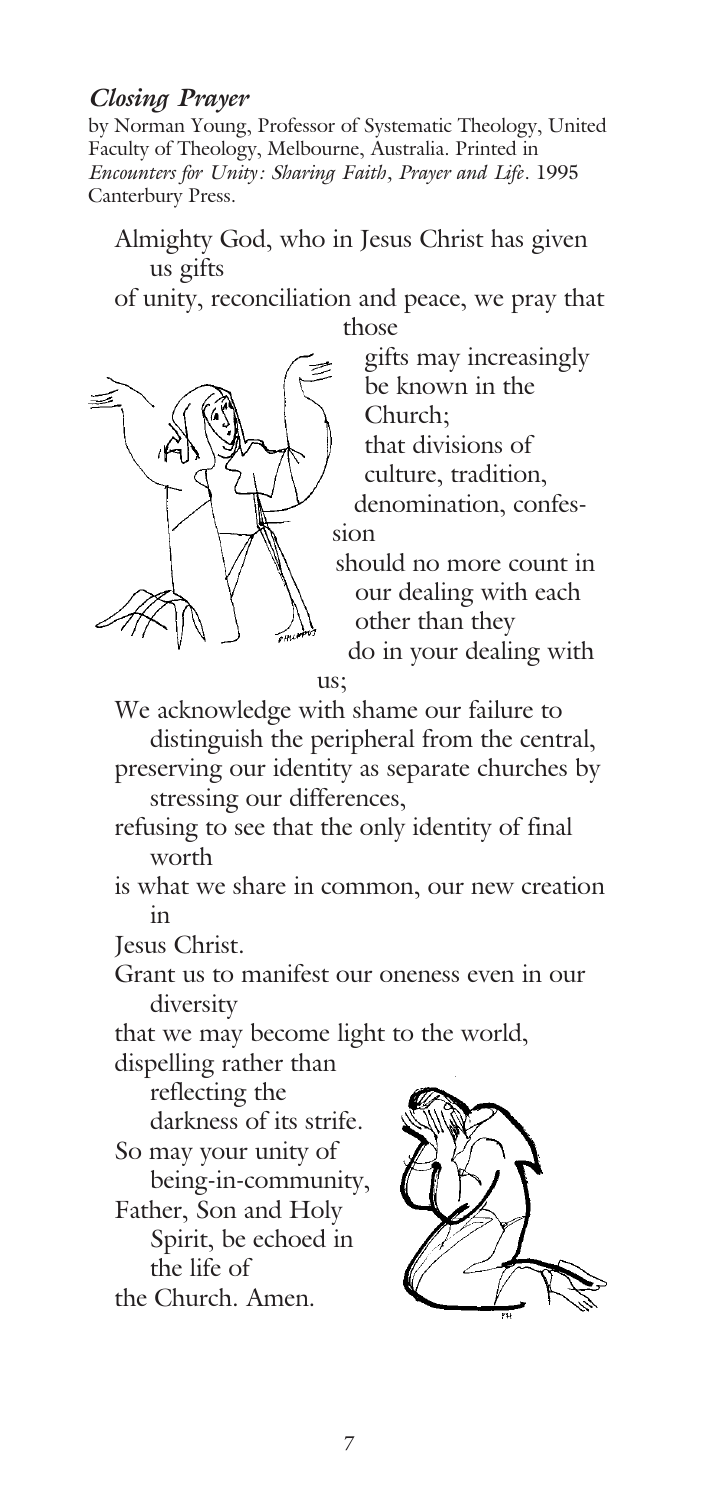# **Biblical texts of ecumenical interest**

All of Scripture can be studied ecumenically, but some passages have a particular bearing on the call to Christian unity and the reconciling work of the church. The following list is by no means exhaustive, but could provide a place to start.

| Psalm 133             | Galatians 3:27, 29   |
|-----------------------|----------------------|
| Matthew 28:19, 20     | Ephesians 1:9-10     |
| John 17:20-23         | Ephesians 2:14-22    |
| Acts 17:26-28         | Ephesians $4:1-16$   |
| Romans 12             | Colossians 1:19-20   |
| 1 Corinthians 12      | Colossians $3:10-15$ |
| 2 Corinthians 5:16-17 |                      |
|                       |                      |

There are many Scripture passages which describe the essential oneness of the body of Christians, most notably the "baptismal formula" passages (i.e. Galatians 3:27 and Colossians 3:11). John 17 holds a special place among ecumenical texts, however, because it goes beyond a statement of being one, to describe the operational purpose of Christian unity. God calls us to be "one" because by being "one" we

participate in God's purpose for all creation,

"that the world may believe" (John 17:21).

# **Bibliography**

#### *Basic resources for group Bible Study*

Probably the most useful resource for any Bible study is a good Study Bible, such as the HarperCollins Study Bible or the Oxford Study Bible. In addition to the text, these Bibles offer extremely helpful footnotes, comments and crossreferences which can help unlock a passage. Study Bibles are available in several translations, but one which includes the Apocryphal/ Deuterocanonical books, such as the New Revised Standard Version (NRSV), is most appropriate for ecumenical Bible study.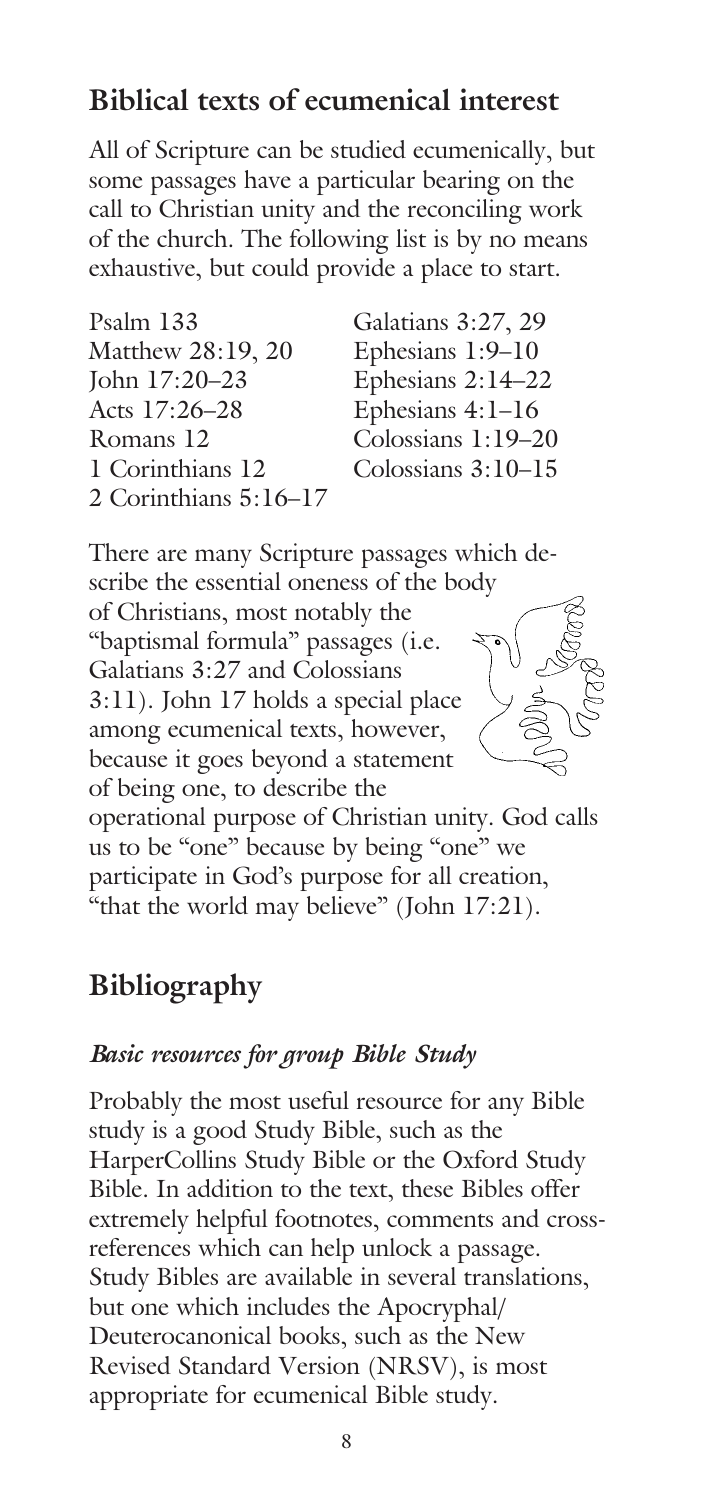Another useful resource for Bible Study is a onevolume commentary, such as the New Jerome Biblical Commentary (1990), or the Harper's Bible Commentary (1988).

The following guides are recommended by the Massachusetts Bible Society for use in group Bible study. They are not specifically ecumenical in content, but could certainly be used by an ecumenical Bible study group.

Aaseng, Rolf E., *A Beginners Guide to Studying the Bible*. Minneapolis: Augsburg, 1991.

Provides the helpful basics which could serve as the format for a group Bible study. Appendices in the back are particularly useful, outlining different methods for studying the Bible and tips for using study resources.

*Collegeville Bible Commentary Series*. Collegeville MN: Liturgical Press

Provides a concise distillation of current scholarship in accessible, lay language, with



textual commentary, review aids and discussion topics. Very good for a detailed study of one passage or book of the Bible.

Fee, Gordon D. and Douglas Stuart, *How to Read the Bible For All It's Worth*. Grand Rapids, MI: Zondervan, 1993 Combines scholarly insights with a faithful approach to the text. Gives the how-to's of interpretation and how to choose and use a translation.

Discusses how to approach particular genres of texts: epistles, gospels, parables, psalms, wisdom, and revelation.

Wink, Walter, *Transforming Bible Study: a leader's guide.* second ed. Nashville TN: Abingdon Press, 1989.

Encourages the merger of biblical information and personal transformation. Includes provocative questions for studying sample texts.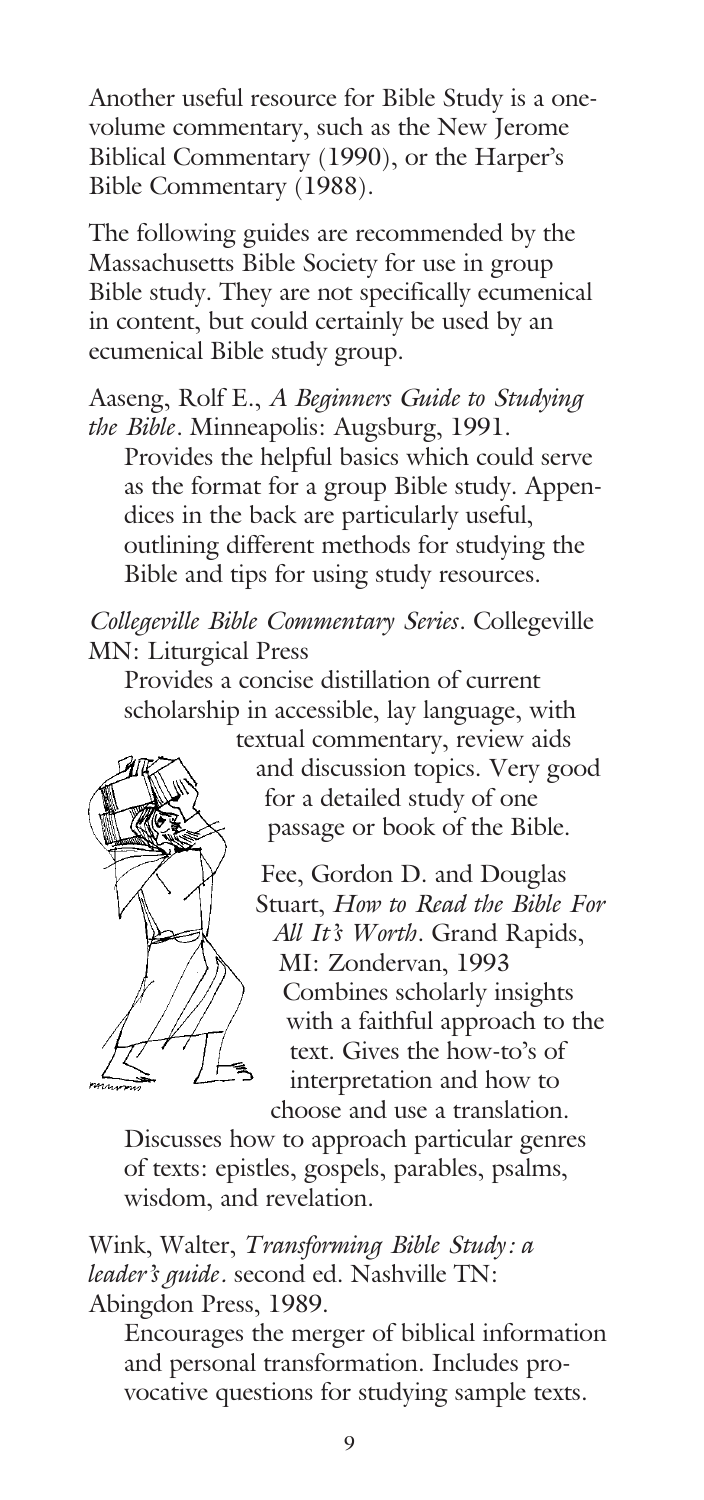#### *Resources for use in Ecumenical Bible Study*

The following is a collection of resources which are explicitly ecumenical in their approach to the Bible, either because they address the question of Christian unity directly, or because they help the reader look at the Bible from a new point of view. These books have not been endorsed by the Massachusetts Bible Society or the Massachusetts Council of Churches, but we recommend consulting them in your search for ecumenical Bible study materials.

#### *Articles*

Meeks, Blair Gilmer. "Shaping Study Sessions around John 17" in *Liturgy: Practicing Ecumenism, Journal of the Liturgical Conference* vol. 10 no. 1, Spring 1992, p. 57–61.

Gives a detailed four-session plan for leading an ecumenical study group on John 17, intended to be used in conjunction with the commentary by Gerard Sloyan.

Sloyan, Gerard. "What is John 17 Saying to the Churches" in *Liturgy: Practicing Ecumenism, Journal of the Liturgical Conference* vol. 10 no. 1, Spring 1992, p. 53–55.

A verse-by-verse commentary of John 17, paying particular attention to the ecumenical implications of that key text.

#### *Resources from the World Council of Churches Publications Catalog*

Carr, Dhyanchand. *Sword of the Spirit: an activists understanding of the Bible*. WCC, 1992.



*Come Holy Spirit — Renew the Whole Creation*: Six Bible studies on the theme of the WCC's 7th assembly. WCC, 1990.

Robins, Wendy S. and Musimbi Kanyoro, eds. *Speaking for Ourselves: Bible studies and*

*discussion starters by women*. WCC, 1991.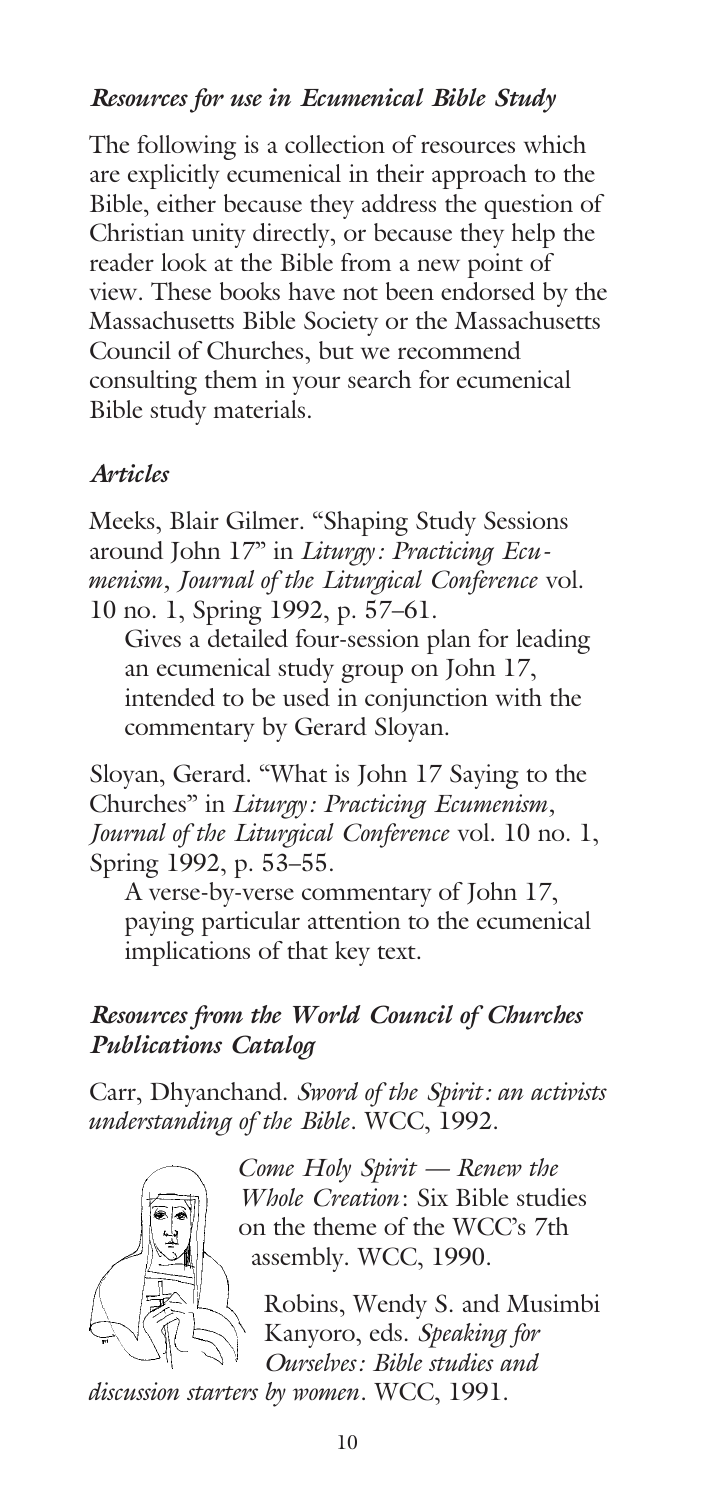Robins, Wendy S., ed. *Through the Eyes of a Woman: Bible studies on the experience of women*. WCC 1996.

Takenaka, Masao and Ron O'Grady, eds. *The Bible through Asian Eyes*. WCC, 1991.

*Turn to God — Rejoice in Hope*: Bible studies, meditations, liturgical aids on the theme of the WCC's eighth assembly. WCC, 1996.

Weber, Hans-Ruedi, *The Bible Comes Alive: new approaches for Bible Study groups*. Valley Forge, PA: Judson Press, 1996.

We particularly recommend this handbook, as it speaks directly to how to lead ecumenical Bible studies.

#### *Ecumenical prayers*

*Together We Pray: Christian Prayers for Unity*, Mass. Committee on Ecumenical Observance of the Millennium, expected publication date Jan 1999.

This booklet will contain approx. 31 prayers for Christian unity, a litany suitable for corporate worship, and a



newly-commissioned hymn, all commemorating the upcoming millennium and exploring its ecumenical significance.

#### *On-line resources*

We also recommend using the resources available on the World Wide Web. The on-line bookstores offer a convenient way to search for print materials using a set of key words. The World Council of Churches web site (www.wcccoe.org) contains news, information, Bible studies, and links to other Christian sites. There are also guides to Christian materials on the Web, one of the best being the Institute for Christian Leadership's web site (www.iclnet.org).